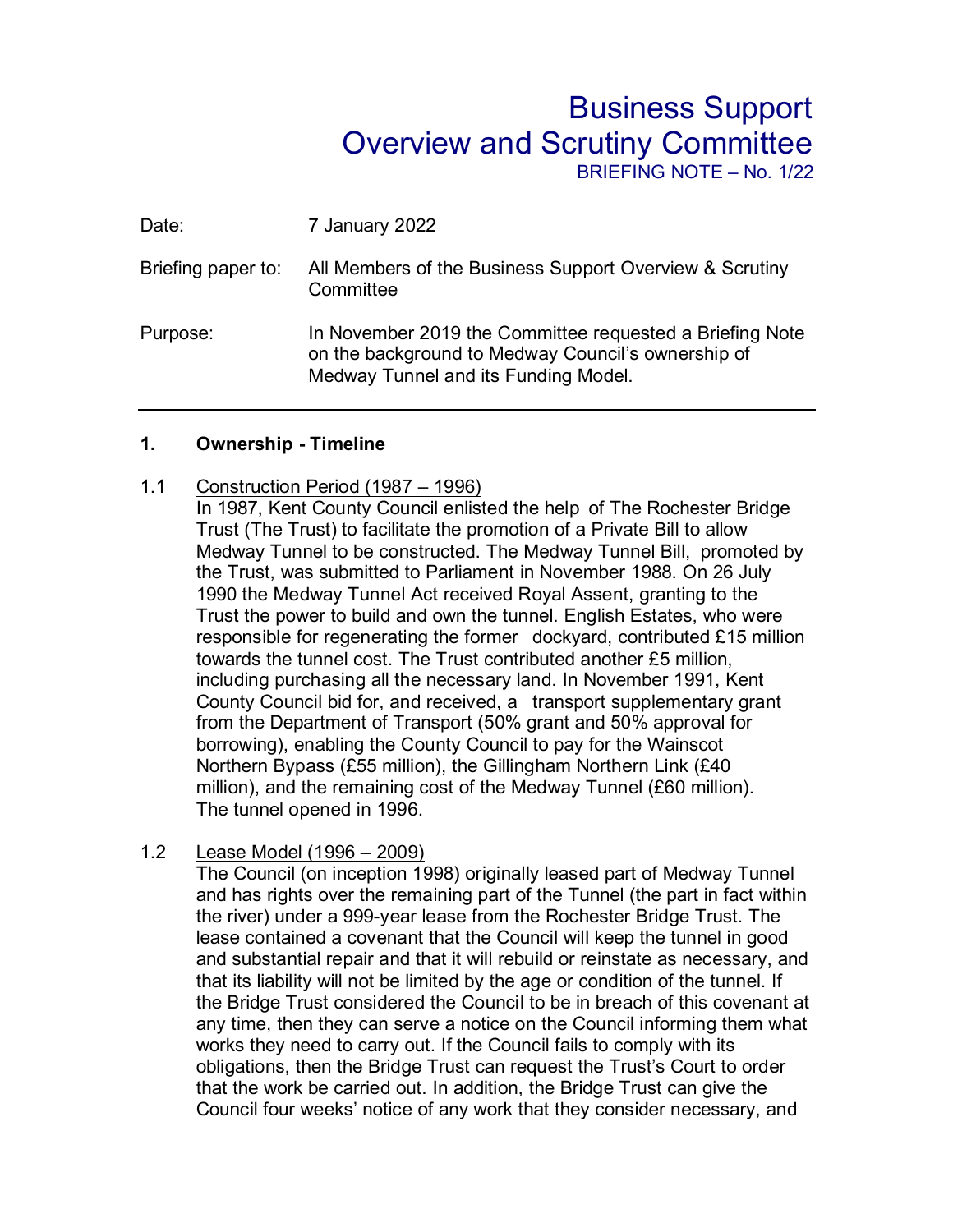if the Council fails to carry out the work then the Bridge Trust can do so in default and recover the costs and interest from the Council.

The Bridge Trust entered into a contribution agreement with the Council, whereby they contributed to the annual running costs of the tunnel, up to a maximum of £450,000 per annum. However, they did not have to make any contribution unless their engineer approved the Council's arrangements and costs for the operation and maintenance of the Tunnel each year and that they had the finance available to make the payment. This in effect meant that the decision whether to make the payment to the Council was within the Trust's discretion. All other running costs in respect of Medway Tunnel under the terms of the lease were the responsibility of Medway Council. When the original arrangement with the Trust was put in place, the intention was for the Trust to contribute, on a charitable basis rather than to be responsible contractually for the costs associated with the Tunnel. Once that approach had been set, Medway Council could not compel a change in funding. If the Trust decided that it no longer wished to contribute to the upkeep of the Tunnel, then it would be able to do that. It is after all a charity and payments are at its absolute discretion.

1.3 Medway Council Ownership (2009 Onwards) The decision to purchase the tunnel was taken at Full Council on 12 June 2008 (minute No 107).

## **2. Medway Tunnel – Funding Model**

- 2.1 The Medway Tunnel Funding Model is split between Annual Running Costs and Capital Infrastructure Works.
- 2.2 Annual Running Costs

Annual Running Costs for Medway average from £1.2 to £1.4 million depending on what the statutory inspections and maintenance requirements are in any year. Annual Running Costs for Medway Tunnel are funded from revenue and capital with the capital funding coming from the Annual Department for Transport Block Grant Allocation.

- 2.3 Capital Infrastructure Works Capital Infrastructure Works principally relate to capital maintenance and or investment into the Infrastructure of Medway Tunnel when Assets have reached the end of Design-Life and require replacement to ensure the safe operation of the Tunnel.
- 2.4 Funding Secured & Drawn Down

Medway Council has secured two capital-funding streams for Medway Tunnel as set out in **Table 1** below. The Rochester Bridge Trust -One of Payment Contribution was fully spent at the end of financial year 2013-14 and the Southeast England Regional Assembly Grant was fully spent by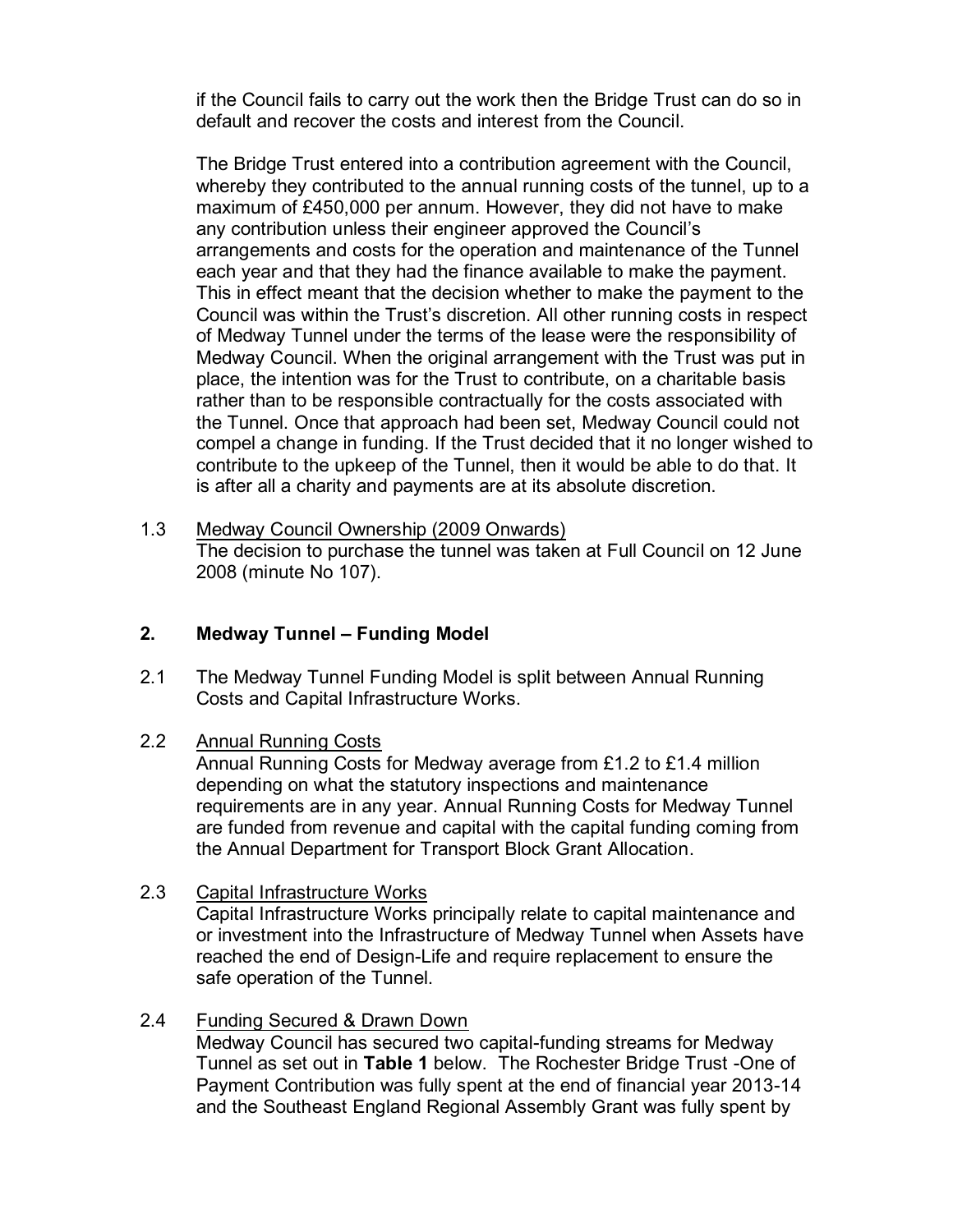the end of financial year 2018-19. Both of these secured capital- funding streams were used to part fund annual running costs t and capital investment into the infrastructure of Medway Tunnel.

## **Table 1**

| <b>Funding Stream</b>                                 |           |
|-------------------------------------------------------|-----------|
| Rochester Bridge Trust - One Off Payment Contribution |           |
| Value                                                 | 3,273,760 |
| South East England Regional Assembly Capital Grant    |           |
| (2010)                                                |           |
| Value                                                 | 4,900,000 |

## 2.5 Funding Secured

Medway Council has successfully secured Department of Transport (DfT) Challenge 2B Funding of £4.9 million for capital infrastructure works for Medway Tunnel and the associated road network to Medway Tunnel. **Table 2** below sets out the capital elements and their estimated costs of the Challenge 2B Funding Award that relate to Medway Tunnel for scheme delivery. Over the next four financial years.

## **Table 2**

| <b>Capital Infrastructure Item</b> |           |
|------------------------------------|-----------|
| <b>Ventilation Fans</b>            | 525,000   |
| <b>Contra Flow Gaps</b>            | 172,400   |
| <b>Sump Gas Sampling System</b>    | 450,000   |
| VMS, SCADA, CCTV, VAID and         | 2,586,800 |
| <b>Network Replacement</b>         |           |
| <b>Pump and Sump Refurbishment</b> | 745,400   |
| Covers & Joint Drainage System     | 162,200   |

Challenge Funding Criteria did not allow for Medway Council to fund for Annual Running Costs.

## 2.6 Funding Bid

Medway Council are in ongoing negotiations with DfT Representatives with regard to secure a capital grant award for the Annual Running Costs for Medway Tunnel. This capital grant (if successful) will be in addition to the funding that Medway Council has received through the Challenge 2B Funding for Medway Tunnel.

## 2.7 Funding Model - Spend Profile

**Table 3** below shows the funding model spend profile since Medway Council took ownership for Medway Tunnel.